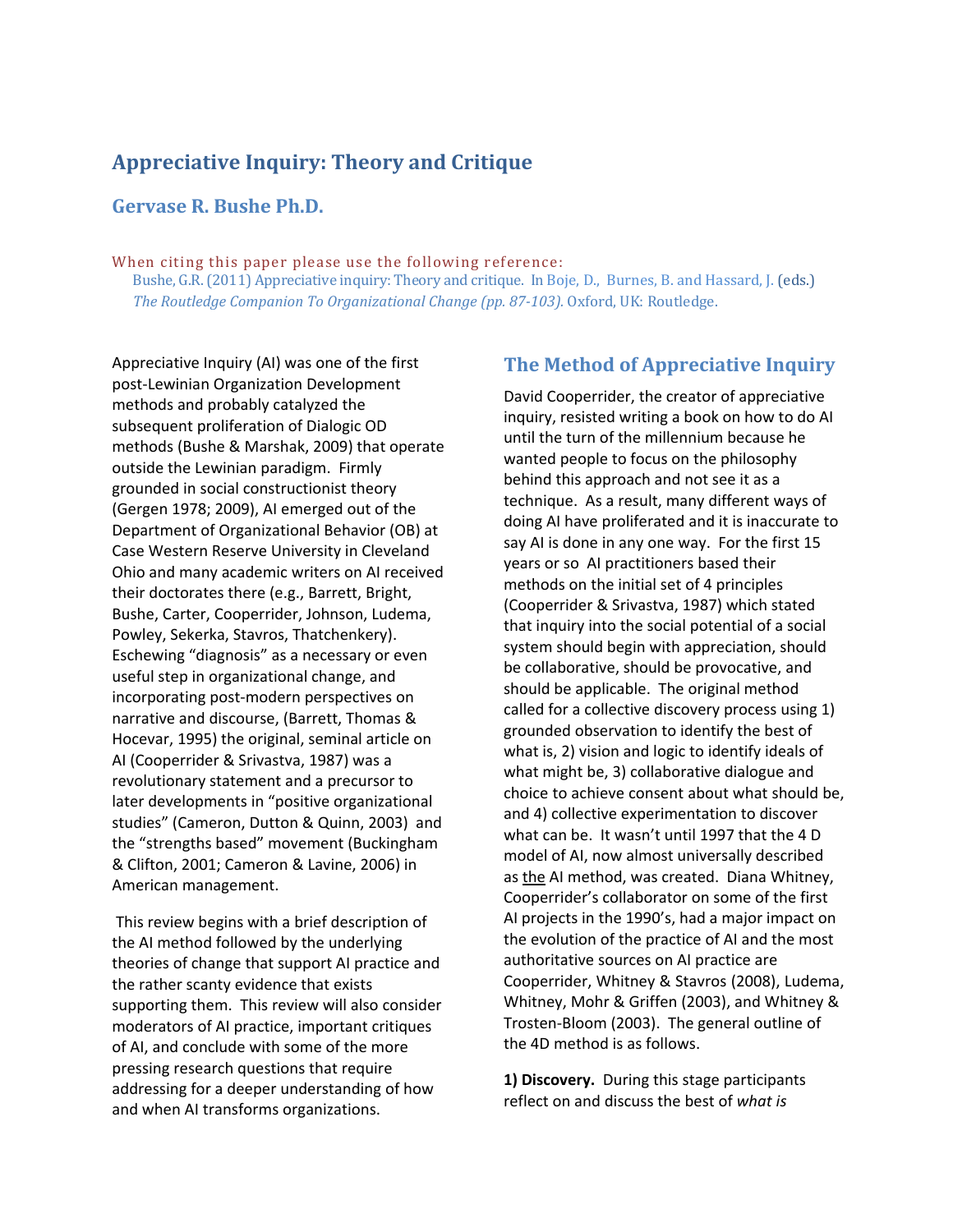concerning the object of inquiry. Sometimes it is an inquiry into the "life giving properties" of the organization (Cooperrider & Srivastva, 1987). Sometimes it is the "positive core" (Cooperrider & Whitney, 2001), where an attempt is made to catalogue the signature strengths of the organization (Ludema et al, 2003). Other times it is a specific capacity or process. For example, if the inquiry is about improving customer service, participants might inquire into their best experiences as a customer, or the best experiences of their customers, or study the best customer service organizations they can find. The extent to which the fruits of this inquiry are then analyzed or summarized varies widely by application. Most often (and this appears to be a key innovation of the AI method) participants are interviewed about their own "best of" experience. Another important innovation has been to have organizational stakeholders act as both interviewers and interviewees, that is, to fully engage all members in the act of inquiry itself (Carter & Johnson, 1999).

**2) Dream.** During this stage participants are asked to imagine their group, organization or community at its best and an attempt is made to identify the common aspirations of system members and to symbolize this in some way. The amount of preparation and the degree to which clarity about that common dream are sought vary widely by application. The dream phase often results in something more symbolic, like a graphical representation, than a mission statement.

**3) Design.** With a common dream in place, participants are asked to develop concrete proposals for the new organizational state. Initially Cooperrider called these "provocative propositions" ‐ a phrase linked to generative theory (discussed below) that still appears in some models. More commonly, social architecture processes are employed where a model of design elements is used to identify categories for participants to organize around and create change proposals, often called

possibility statements or design statements. (Mohr, McLean & Silbert, 2003; Watkins & Mohr, 2001). Often, participants self‐select into small groups to develop specific proposals within a specific category The design company, IDEO (Brown, 2009), has been both a source of ideas and a participant in the evolution of the design phase of AI, and use of rapid prototyping processes is increasingly common.

**4) Delivery/Destiny.** In the initial 4‐D model the fourth stage was called Delivery but this was subsequently changed by Cooperrider to Destiny as he found that Delivery evoked images of traditional change management implementation. Exactly what ought to happen in this phase has provoked the most confusion and the least consensus amongst AI advocates who recognize that using the outcomes of Design to create new targets, gaps to fill, and objectives to achieve is counter to the very philosophy of appreciative inquiry. At the same time, one of the most common complaints about AI from users is that while energy for change is high after the Design phase, implementation can be very spotty.

Building on Barrett's (1998) work on improvisational processes in organizations, Bushe (2007, 2011, Bushe & Kassam, 2005) has described an improvisational as opposed to implementation approach to Destiny consistent with a vaguely developing consensus on the topic. In this approach, widespread agreement for the design statements are sought, an event is orchestrated where participants make self‐ chosen, personal commitments to take action consistent with any design element, and leadership makes clear that there will be no action plans or committees – instead everyone is authorized to take those actions they believe will help bring the design to fruition. Leadership's role then becomes "tracking and fanning" (Bushe, 2009), finding and amplifying those innovations they want to nurture and creating events and processes to energize self‐ organizing momentum.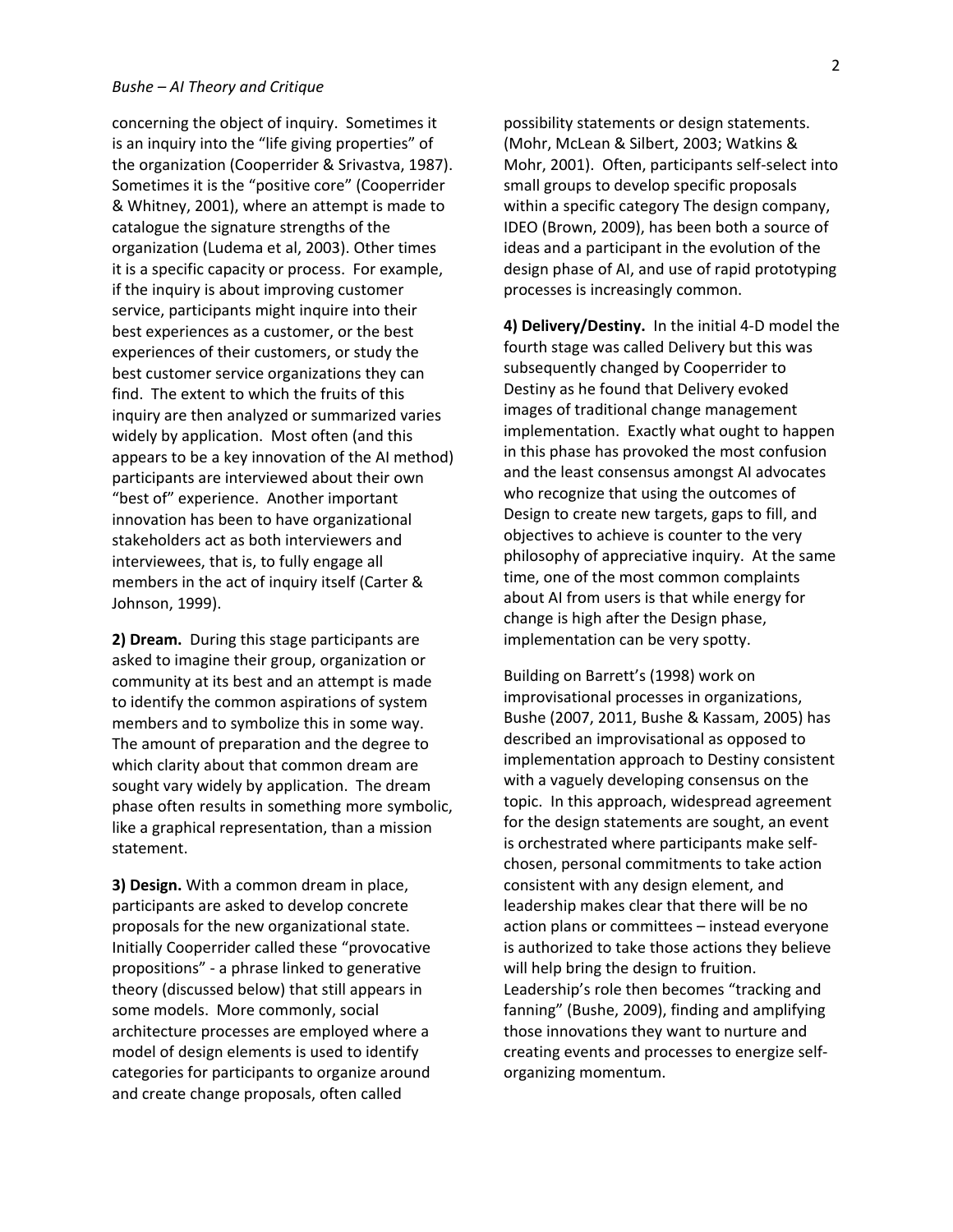A number of practitioner critiques pointed out that the 4D model omitted an important first step in the AI process of identifying the focus of the inquiry itself. The Clergy Leadership Institute in the U.S. suggested "Define" as the first step and some AI models refer to a 5–D model. Cooperrider's dissertation called this the "affirmative topic" and many models have retained that label. How, exactly, that topic is defined has not been well articulated but is generally regarded as essential to the overall success of the effort. Engaging the right people, especially powerful sponsors, in identifying a focus that is both of high interest to those leading the organization and will be compelling to stakeholders is commonly held to be critical to overall success (Barrett & Fry, 2005).

Whitney & Trosten‐Bloom (2003) identified 8 "forms of engagement" used by AI practitioners. These ranged from interventions where a sole consultant or a small representative group of people do the AI on behalf of a larger group of people to those where most or all of the whole system is engaged in the entire 4‐D process. The majority of case studies of transformational change have been of the latter variety (Barrett & Fry, 2005; Barros & Cooperrider, 2000; Bushe & Kassam, 2005; Fry et. al., 2002; Ludema et. al., 2003; Ludema & Hinrichs, 2003; Powley, Fry, Barrett & Bright, 2004) leading to an increasing emphasis in the AI literature on widespread engagement as central to successful AI change efforts (Bushe, 2011; Cooperrider & Sekerka, 2006; Cheung‐Judge & Powley, 2006). The Appreciative Inquiry Summit (Ludema et.al, 2003; Whitney & Cooperrider, 2000) which has probably become the most often advocated form of engagement, melds elements of Future Search (Emery & Purser, 1996; Weisbord , 1993) with Appreciative Inquiry.

# **Theoretical Bases of Appreciative Inquiry**

In their seminal article (Cooperrider & Srivastva, 1987) argued three main points in support of AI. First, they critiqued the problem‐solving approach that, at that time, dominated action‐

research, arguing that problem‐solving, as a tool for social innovation, did not do a very good job and might, in fact be counterproductive. Secondly, they argued that organizations were best viewed as socially constructed realities, and that forms of organization were constrained only by human imagination and the shared beliefs of organizational members. As socially constructed realities, forms of inquiry were potent in constructing the systems they inquired into, and that problem‐solving approaches were just as likely to create more of the very problems they were intended to solve. Third, they argued that the most important force for change were new ideas. They decried the lack of new ideas generated by conventional action research, and proposed appreciative inquiry as a method that was more likely to create new ideas, images, and theories that would lead to social innovations.

As the method of AI has evolved, so have the theoretical justifications and explanations for AI as a change process. The most influential statement has been Cooperrider & Whitney's (2001) five principles of AI. While some have proposed additional principles (Barrett & Fry 2005; Whitney & Trosten‐Bloom 2003) these five have been the most widely accepted, showing up in reviews of AI (Bushe & Kassam, 2005) and non‐organizational applications of AI (e.g., Stavros & Torres, 2005; Kelm, 2005). As scholars study the successes and failures of AI, a variety of underlying change mechanism have surfaced and are identifiable. In the remainder of this section ten of the theoretical levers for change underlying AI practice are reviewed.

## *Inquiry as Intervention*

Appreciative Inquiry did not begin life as an organizational change technique – it began as a research method for making grounded theory building more generative (Cooperrider, 1986; Cooperrider & Sekerka, 2006). A key underlying theory of change in AI comes from a constructive reimagining of postmodern theory. Acknowledging that all social research is inherently biased by the positioning of the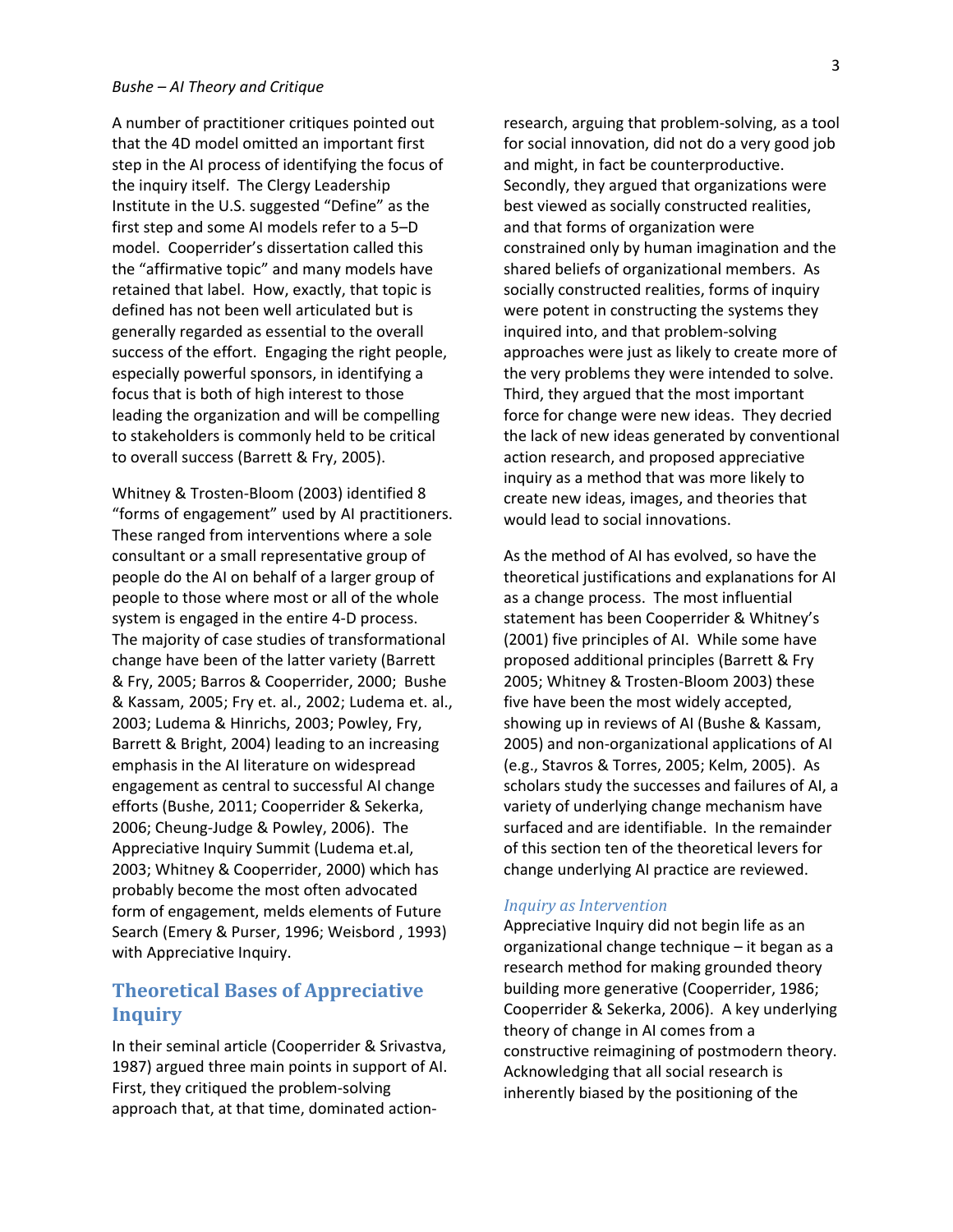researcher, Cooperrider argued this was not a reason to throw up our hands and give up the pursuit of knowledge. On the contrary, it frees us to take the idea that organizations are made and imagined to its logical conclusion: that organizational inquiry is simultaneously the production of self‐and‐world. What researchers choose to study and how they study it creates as much as it discovers the world, and therefore a wide field of creative, positive, possibility beckons to us (Cooperrider, Barrett & Srivastva, 1995).

This is the first and most important contribution that AI made to a post‐Lewinian theory of organizational change. In the modernist mind‐ set of the Lewinian action research model, and most change management models, the purpose of questions is to uncover data – to discover what is there. In the post-modern social constructionism of AI questions are seen as actually creating what is there. Questions about conflict create more conflict. Questions about the life giving properties of the organization create more vitality. AI theorists have stressed the importance of the questions that guide the inquiry process (Barrett & Fry, 2005; Ludema, Cooperrider & Barrett, 2000; Whitney & Cooperrider, 2001). Bushe (2011) argues that a lack of attention to the generative potential of questions used in AI processes may explain why some interventions succeed and some fail.

#### *Generativity*

Kenneth Gergen's (1978; 1982) concept of generative theory is central to understanding AI's theory of practice. Gergen proposed that we should aim to create a social science focused on its "generative capacity" defined this as the "…capacity to challenge the guiding assumptions of the culture, to raise fundamental questions regarding contemporary social life, to foster reconsideration of that which is 'taken for granted' and thereby furnish new alternatives for social actions" (1978, p.1346*).* Appreciative Inquiry was developed as a methodology that would meet Gergen's criteria.

The first appreciative inquiry change project focused on the idea of "generative metaphor" as an engine for change (Barrett & Cooperrider, 1990). Bushe's (1998) studies of AI in teams found that AI can surface generative metaphors capable of resolving the kind of paradoxical dilemmas (Smith & Berg, 1987) that get groups stuck. Bushe's (2010, Bushe & Kassam, 2005) research has found that the generativity of AI is a key variable associated with transformational change outcomes. "AI can be generative in a number of ways. It is the quest for new ideas, images, theories and models that liberate our collective aspirations, alter the social construction of reality and, in the process, make available decisions and actions that were not available or did not occur to us before. When successful, AI generates spontaneous, unsupervised, individual, group and organizational action toward a better future" (Bushe, 2007, p.30).

The importance of generativity is encased in Cooperrider & Whitney's (2001) constructionist principle, which has been boiled down to a saying popular in AI circles that "words create worlds". This also highlights the important connections between generativity and discourse.

## *Discourse and Narrative.*

Appreciative Inquiry is heavily influenced by theories of discourse and narrative especially as applied to organizational change (Barrett et al, 1995; Boje, 1991; Marshak & Grant, 2008; Oswick, Grant, Michaelson & Wailes, 2005). In their poetic principle, Cooperrider and Whitney (2001) propose that organizations are more like a book than a living organism, that organizational life is expressed in the stories people tell each other every day, and the story of the organization is constantly being co‐ authored. The initial storytelling that participants engage in, when they describe their "best of" stories, is a key innovation of the AI method and widely regarded as essential for setting the tone of an AI intervention (Ludema, 2002; Khalsa, 2002). Barrett & Fry (2005) stress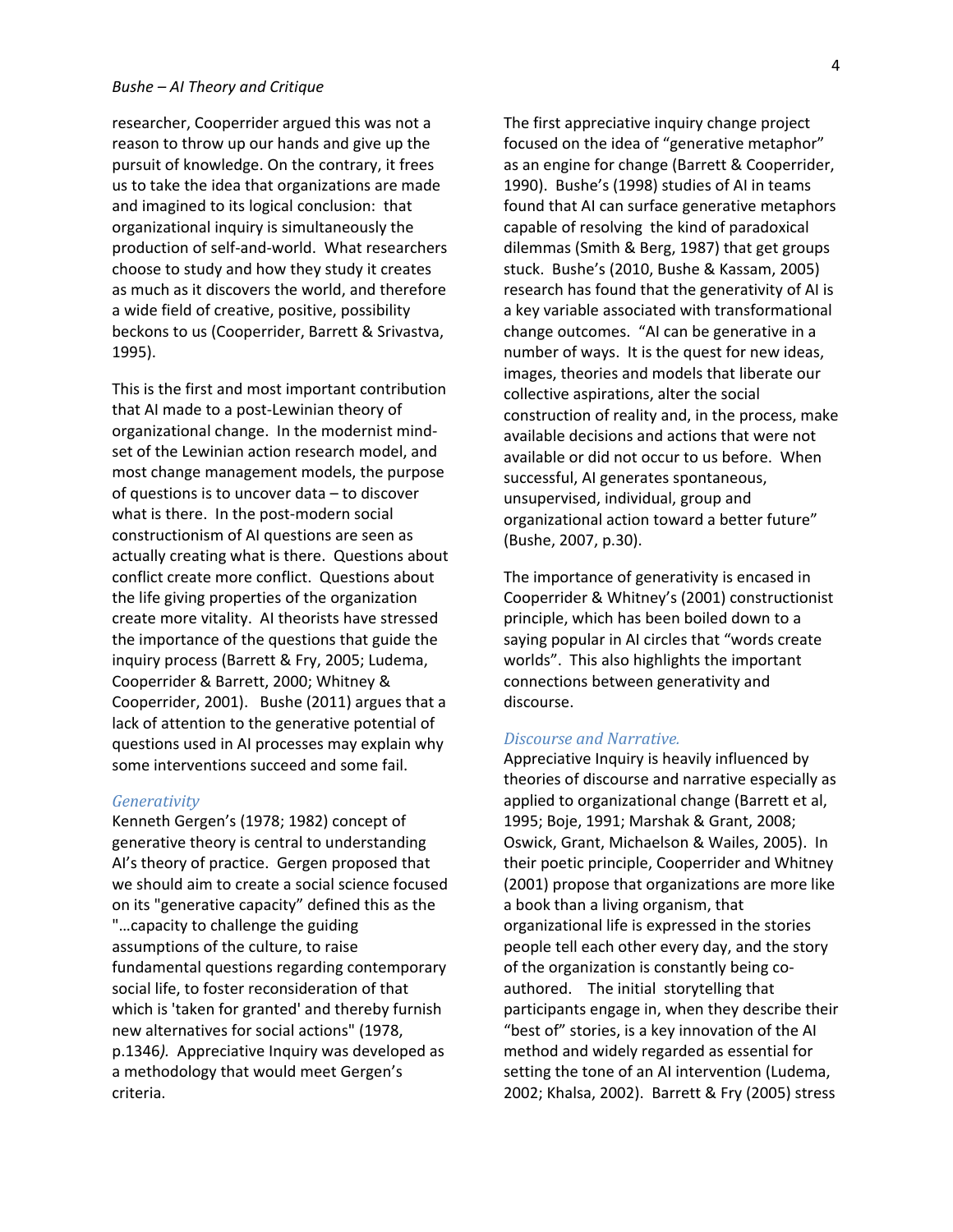the impact that telling and hearing stories has on participants as a catalyst for change. They propose that stories heard and told during the Discovery phase have a positive impact on relationships, reveal deeply held values and provide coherence and meaning. Bushe (2001) describes how appreciative inquiry can elicit new stories that change the taken for granted assumptions in a group and as a result, change the behaviours of group members quite profoundly. Ludema (2002) argues that the collection, telling, and re‐telling of people's best of stories results in a wave of countervailing micro‐narratives that combine, over time, to change the prevailing macro‐narrative of the organization.

Discursive theories stress that it is through relationships that words come to have meaning and through discourse that relationships are created, maintained and changed. AI theorists stress the importance of word choice from the moment of contact between AI practitioner and client system (Cooperrider & Whitney, 2001). Calling for the "unconditional positive question" (Ludema, Cooperrider & Barrett, 2000) they argue that the language of inquiry shapes the relationships that get formed and the entire process of inquiry (Barrett & Fry, 2005). AI advocates note that organizations consist of multiple stories and perspectives and seek to ensure that no particular history or story is considered more significant than another (Whitney, 1996). They note that in every culture or organization there are marginalized voices and that these voices are often the ones where important innovations reside (Whitney, 1996; Whitney & Trosten‐Bloom, 2003). They describe AI as a process where such marginalized voices are more likely to be heard and received.

#### *Anticipatory Reality*

In one of his first theoretical statements, Cooperrider (1990) proposed a "heliocentric hypothesis" to support the AI practice of inquiring into the most positive images members hold of their organizations. This

hypothesis proposed that in every social system members hold an implicit or explicit image of the system at its very best, what Cooperrider called the affirmative image, and, just as plants grow toward the light, social systems naturally evolve toward the prevailing affirmative image. Therefore, conscious evolution of the system's affirmative image is a viable path for organization development.

In his later writing, Cooperrider dropped the heliotropic hypothesis and offerred a more Heideggarian formulation with his "anticipatory principle" (McAdam & Mirza, 2009). "Much like a movie projector on a screen, human systems are forever projecting ahead of themselves a horizon of expectation (in their talk in the hallways, in the metaphors and language they use) that brings the future powerfully into the present as a mobilizing agent. To inquire in ways that serves to refashion anticipatory reality—especially the artful creation of positive imagery on a collective basis‐‐may be the most prolific thing any inquiry can do." (Cooperrider & Whitney, 2001, p.21)

The idea of anticipatory reality as a change lever can be found in a variety of change processes that endorse a "possibility centric versus a problem centric" approach to organizational change (Boyd & Bright, 2007). Boyd and Bright argue that problem centric change processes assume that something is broken and needs fixing, thus making organizational members more wary of consultants and change agents. This, they argue, makes it more likely that organizational members will be more defensive and resistant to the change processes and more focused on self‐interests than the common good. The conservative press of fear and negative emotions make it less likely that current norms will be transformed. Focusing inquiry on positive possibilities, they argue, builds relationships and trust and identifies possibilities for shifting normative expectations.

Recently, Bright and Cameron (2009) have revisited the heliotropic hypothesis, arguing that research on positive organizational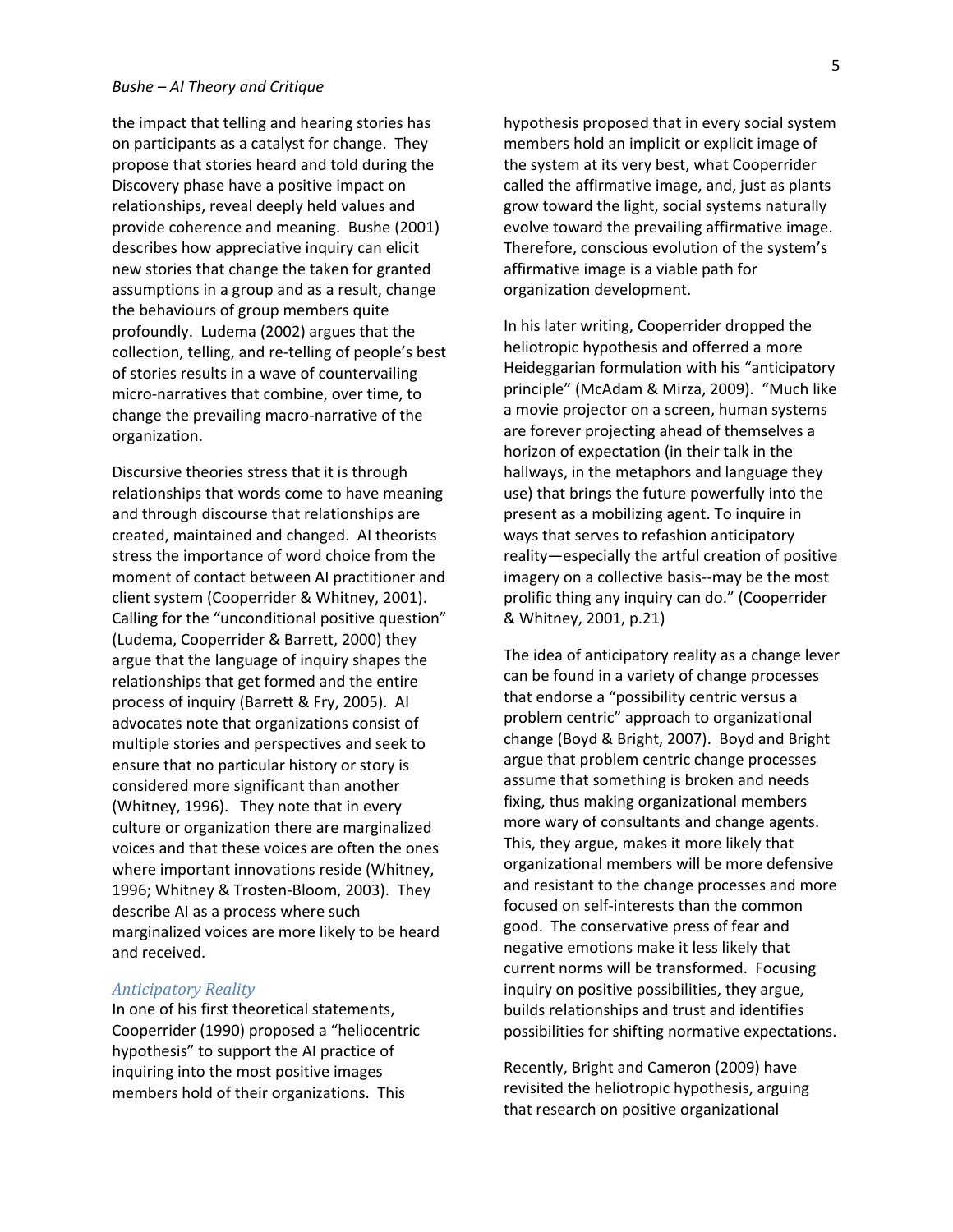climates, positive energy networks and high quality relationships substantiate the proposition that heliotropism exists in social organizations. They also point out that since "bad is stronger than good" (Baumeister, Bratslavsky, Finenauer & Vohs, 2001) an emphasis on the positive must be sufficiently pervasive and strong enough to overcome the natural tendency of people and organizations to be more effected by negative events, situations and interactions than positive ones.

## *Positive Affect*

While the anticipatory principle focuses on the utility of positive images for supporting change, Coopperrider & Whitney's (2001) "positive principle" highlights the utility of positive affect for building rapport among people to support and sustain change processes. Cooperrider and Sekerka (2006) assert that inquiry into what people appreciate strengthens their relationships and increases positive emotions. They argue that elevation of positive emotions is a first and vital step in the change process. They point to studies showing positive feelings lead people to be more flexible, creative, integrative, open to information and efficient in their thinking (Isen, 2000). People experiencing positive affect are more resilient and able to cope with occasional adversity, have an increased preference for variety, and accept a broader array of behavioral options (Fredrickson, 2001; 2006). Closely aligned is Ludema's articulation of the nature and importance of hope for organizational change (Ludema, Wilmott & Srivastva, 1997) and the way in which AI can provide hope (Ludema, 2000)

Bushe (2007, 2011) contends that it may be the ability of AI to quickly create good feelings amongst people and toward a change process that has made it so popular among managers and consultants, but he cautions that positive affect by itself may be too fleeting for it to sustain organization change. He proposes that the transformational potential of AI is more likely when positive imagery and affect are used

in the service of generativity. Bright, Powley, Fry & Barrett (2011) echo this view, and provide a perspective on how to inquire into negative emotional states in appreciative, generative ways. There are, however, cases where the positive affect elicited by appreciative inquiry appears to have been central to the change process (e.g., Khalsa, 2002), leading to profound reductions of inter‐group conflict and the emergence of shared identities. We will look at this in more detail below in the section on moderators of AI.

#### *Building on Strength*

Citing research in sports psychology, education and the Pygmalion effect, Cooperrider (1990) argued that we tend to get more of whatever we pay attention to. Bushe in particular (Bushe & Pitman, 1991; 2008, Bushe, 2001, 2011) has emphasized this aspect of "the positive" – not so much positive anticipations or positive affect but focusing the attention of leaders and followers on the positive traits and processes they want more of, that already exist, as a key engine of change. In his later theoretical formulations, Cooperrider provides a model for understanding the transformational potential of AI as a three phase process where "elevating inquiry" (an inquiry into what we value that increases relatedness and positive emotions) leads to a "fusion of strengths" (awareness of group resources and increased motivation to cooperate) which leads to "activation of energy" (heightened creativity and the courage to take innovative actions) (Cooperrider & Sekerka, 2006).

Commonalities between this notion of focusing on the positive to guide change and those offered in other change models like Asset Based Community Development (Kretzmann & McKnight, 1993), Positive Deviance (Spreitzer & Sonenshein, 2004; Sternin & Choo, 2000) and Solution‐Focused Therapy (de Sharzer, 1985; Molnar & de Shazer, 1987) are noteworthy. However, much of the strengths‐based movement in organizations focuses on the elucidation and engagement of individual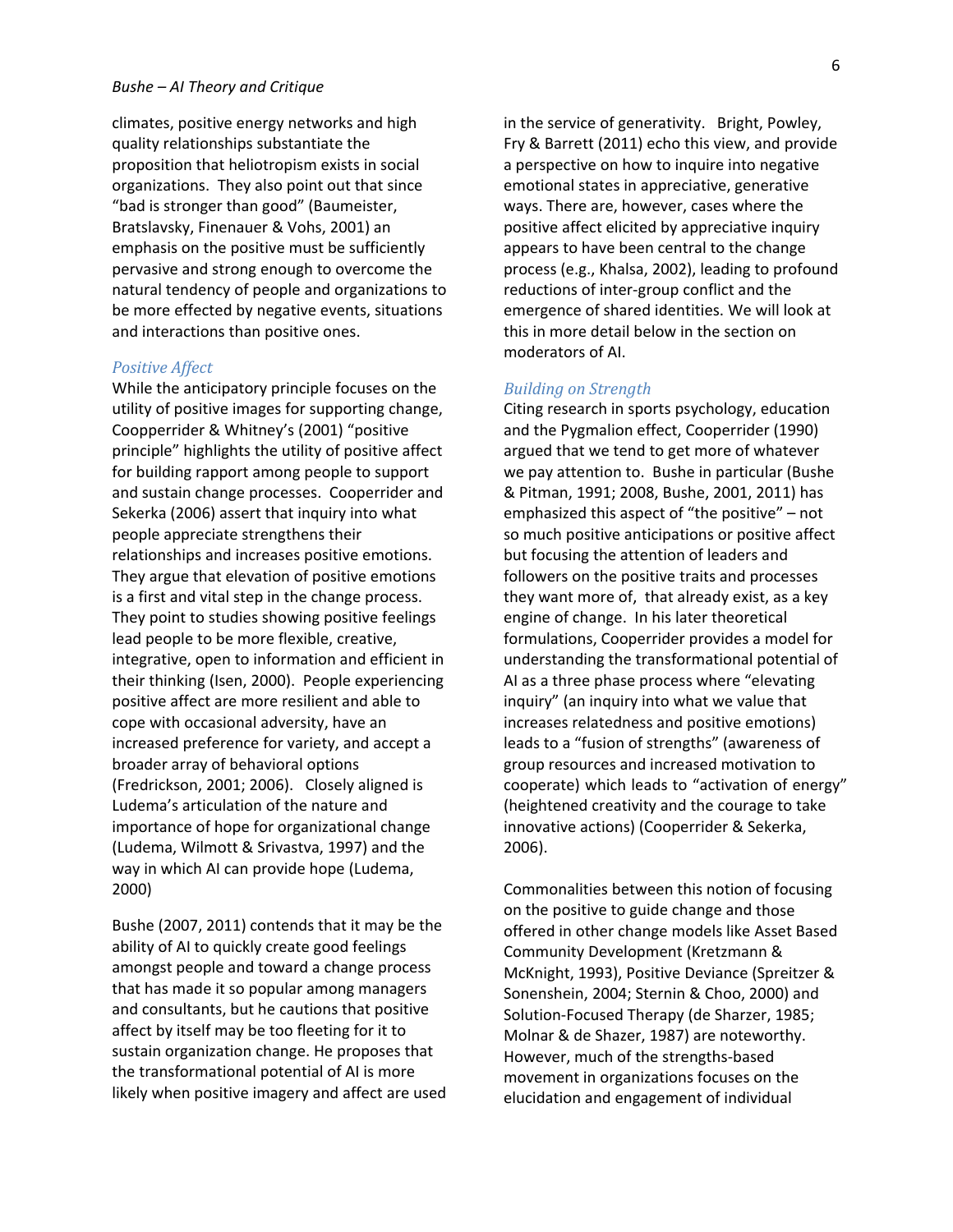competencies (Buckingham & Clifton, 2001), ignoring relational realities and for the most part doing little to transform the nature of organization itself. Appreciative Inquiry not only focuses on the best of what is, but engages all stakeholders in a processes of re‐imagining what could be and taking ownership for what will be . This "fusion of strengths" and "activation of energy" is generally considered essential to the generative momentum of the change process

### *Stakeholder Engagement*

A number of AI advocates describe the engagement of large numbers of stakeholders as a critical change lever (Cooperrider & Sekerka, 2006; Powely, Fry, Barret & Bright, 2004; Whitney & Trosten‐Bloom 2003). The idea of widespread participation in change is in no way unique to AI, having been a cornerstone of change practice since Roethlisberger & Dickson's (1939) and Coch & French's (1948) seminal research on participation in change. What is different is the degree to which widespread participation as *inquirers* is encouraged (Gergen & Thatchenkary, 1996; Thatchenkary, 1994). Conventional organization development generally involves a small group of inquirers who talk to a large number of stakeholders to get their ideas and views. That small group then analyzes and feeds back what it has gathered. New ideas that have been validated by social science enter the system through consultants and other experts. AI, in contrast, seeks to uncover and stimulate new ideas from stakeholders in the system; ideas that will, at least be new in their status within the system. Ideally, all stakeholders participate in gathering and making sense of the ideas and views of other stakeholders and participate as theorists, dreamers and designers. AI practitioners have incorporated a number of other large group engagement processes, notably Future Search (Emery & Purser, 1996; Weisbord, 1993), World Café (Brown & Issacs, 2005) during the discovery phase, and Open Space (Owen, 1992; 2008) during the design phase.

While getting very large groups engaged in events that lead to change is not unique to AI (Bunker & Alban, 2006), AI advocates make the point that a focus on the positive in AI supports more widespread, voluntary, multi‐stakeholder engagement in change activities (Boyd & Bright, 2007; Powley et.al., 2004). People who might not otherwise be willing to participate in a change process are more likely to join in when the inquiry is appreciative. Additionally, the credibility and reach of AI have encouraged organizational leaders to experiment with extreme scale of the whole change processes. For example, World Vision is a federation of approximately 200 fairly independent organizations spread across the globe. It recently used AI for a strategic planning event that included 6,000 members using a combination of face to face and internet based participation.

## *Working with SelfOrganizing Processes*

A more recent trend in AI theorizing is to incorporate perspectives on the self‐organizing properties of social systems (Jantsch,1979; Owen, 2008; Wheatley, 1994) into AI practice, particularly in the Design and Destiny phases (Barrett & Fry, 2005 ; Cooperider & Sekerka, 2006; Bushe, 2011). From this perspective, one might argue that the Discovery and Dream phases create the conditions for self‐organizing processes to coalesce in positive directions. Attempts to create new cultures by having leaders prescribe and then try to implement a new culture have a propensity to generate negative, unintended outcomes (Kotter & Heskett, 1992; Ogbonna & Wilkinson, 2003). Bushe (2007) argues that leaders can't create new cultures so much as they can unleash cultural change. How the culture then changes is very difficult to prescribe or direct, but having a large number of members engaged in an inquiry into the best of whatever stakeholders want more of greatly increases the chances that the new culture will be better than the old one. Having a more or less shared vision of where members in the system want to go (Dream), the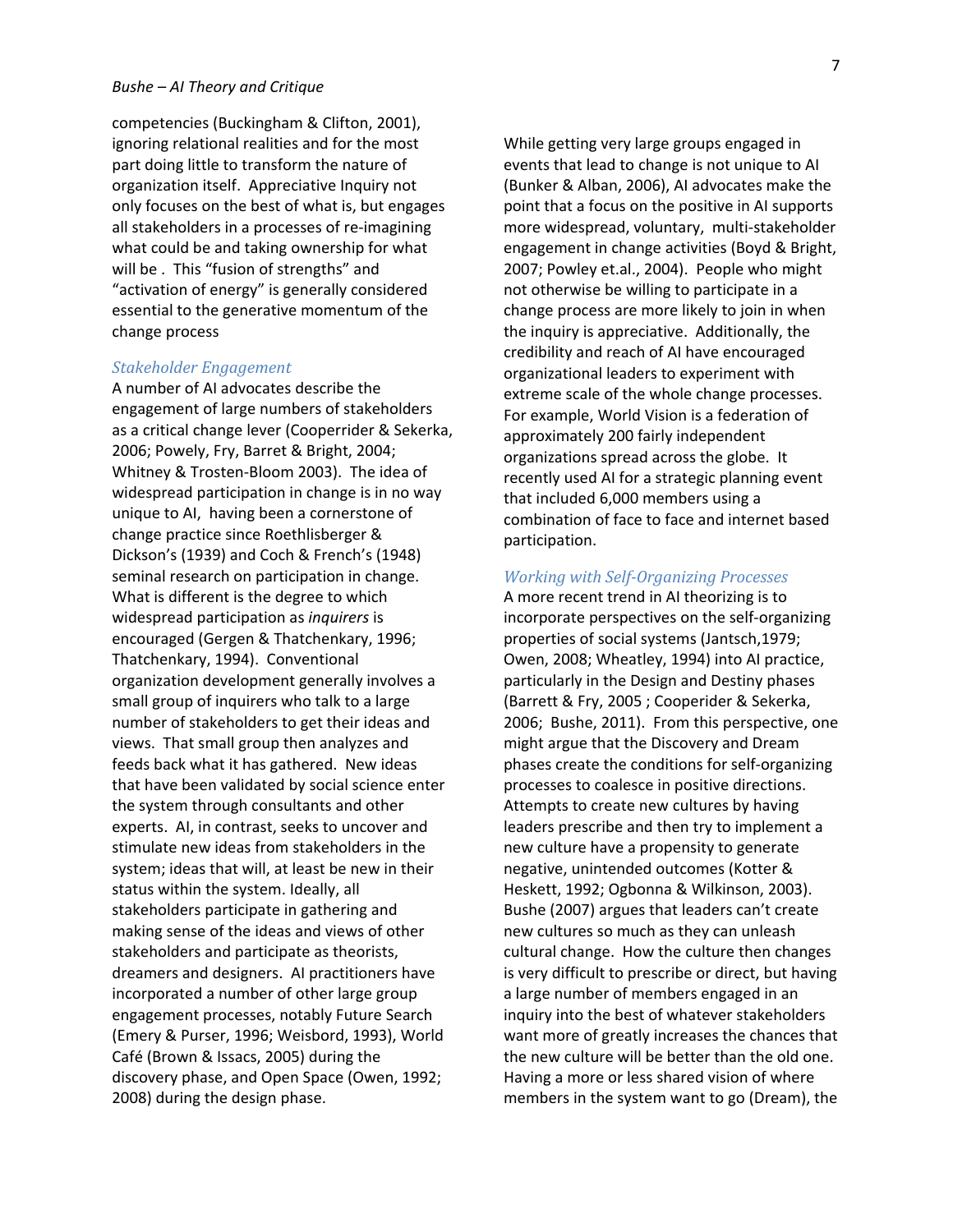use of self‐organizing design processes appear to increase the speed, engagement and buy‐in to the plans and proposals that emerge. With that level of engagement and commitment, use of self‐organizing implementation processes, what Bushe & Kassam (2005) label an improvisational as opposed to implementation form of the "action phase" in an OD process, appears to result in more change, more quickly.

## *Life Giving Properties of Social Systems*

Perhaps the most under explored theory of change behind AI is the one that started it all – the idea that every social system contains a set of properties, processes and/or characteristics that "give it life", and that attention to these and intentional actions toward strengthening them increase an organization's vitality and capacity (Cooperrider & Srivastva, 1987; Cooperrider & Avital, 2004). Though it remains central to Cooperrider's personal view of what appreciative inquiry should focus on (personal correspondence), it hardly shows up in his or other people's writing, instead having been replaced with the idea of a "positive change core" (Cooperrider & Whitney, 2001; Cooperrider & Sekerka, 2006). Perhaps this is because what gives life to anything is spirit, and from this point of view, appreciative inquiry might be considered a spiritual practice (Barge & Oliver, 2003; Drogin, 1997; Reason, 2000) or an inquiry into the organization's soul (Johnson, 2011). As the language of spirituality is not well received in either the worlds of business or academia, it may explain why this perspective on AI has gained little attention. Even a paper on AI entitled "The spiritual heart of human science inquiry" skirts the issue (Cooperrider & Barrett, 2002). Yet, as an explanation for the remarkable interest in and spread of AI as a change process, and the many spin‐offs that have come from it, the spiritual aspect of AI may be worth more examination by scholars and practitioners. Powley (2004) for example, brings the sacred in through the back door in his examination of AI summits as rites of passage. Though his language and focus are secular, the power of ritual for transformative change has

ever been connected with spiritual concerns (e.g, Driver, 1991; Eliade, 1958).

Certainly, a focus on AI as an inquiry into what gives life, rather than an inquiry into "the positive" would overcome concerns expressed when more simplistic visions of AI as a study of the best of what is, to get more of it, are raised. "Could AI have been used to help Hitler gas people better" is the kind of question the focuses on such concerns. An application of AI that was like benchmarking the most efficient gas chambers might indeed have helped Hitler. But properly understood, appreciative inquiry would force gas chamber operators to explore what gave life to their daily existence, to be in authentic relationship with each other, to consider their highest human aspirations. Could a death cult survive such an inquiry?

## **Moderators of AI Practice**

As experience with AI increases and greater numbers of scholars and practitioners study successes and failures, there is an emerging literature on conditions which moderate AI practice and AI outcomes. Two, in particular, are worth noting.

Bushe's studies of AI in small groups, combined with his research on group development and team effectiveness (Bushe & Coetzer, 2007) led him to propose that AI works differently in pre‐ identity and post‐identity social systems (Bushe, 2002). A pre‐identity system is defined as one in which the majority of members do not identify with the system and a post‐identity system as one in which a majority of members do identify with the system. The former would include appreciative inquiries that bring together members of different groups, which are used to launch new organizations or networks, as well as those used in existing systems where there is very little sense of psychological membership. Bushe argued that in pre‐identity systems, members don't really care that much about the system's needs and instead, see the group or organization as one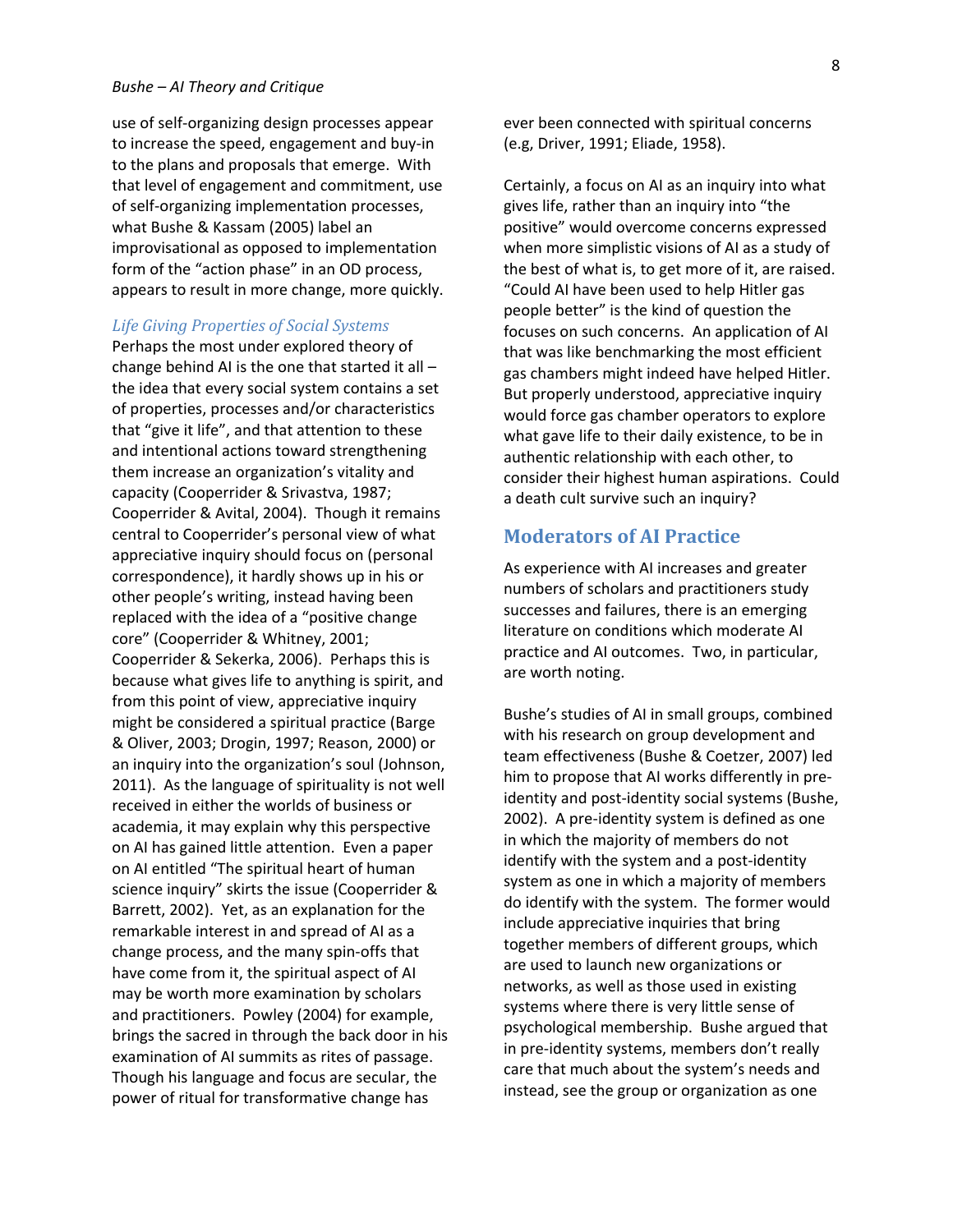more thing in their environment that must be dealt with in the pursuit of personal interests. In post‐identity systems, by contrast, members take the needs and interests of the system into account and in some cases, might even be willing to sacrifice personal interests for the betterment of the group.

Bushe (2002) argues that the nature of the inquiry and resulting "vision" must be different in these two types of groups. Mirroring his findings on group state guides (Bushe & Coetzer, 2007; Coetzer & Bushe, 2003), he argues that pre‐identity groups are best served by an inquiry into the ideal (group, organization, society) but that post-identity groups are best served by an inquiry into the "ought" (what we ought to do given this group or organization's responsibilities, goals and environment). Inquiry into the ideal, when successful, helps a group achieve a post‐identity state and research by Head (2000) found evidence to support this assertion. Bushe argues a post-identity group will be impatient with inquiry into the ideal, and experience it as navel gazing. Instead, members want to increase the group or organization's efficacy and will be engaged by inquiries that are more focused around increasing the system's competence and capacity. As described in Bushe (2011) this model explains findings in two published cases of appreciative inquiry; one in the US Navy (Powley, Fry, Barrett & Bright, 2004) and one with an executive team (Newman & Fitzgerald, 2001).

Another moderating influence on AI may be the extent to which appreciation, discussion of ideals and a focus on strengths exists prior to an appreciative inquiry. Fitzgerald, Oliver & Hoaxey, (2010) suggest that in organizations where discussion of such things are absent, AI can be viewed as an inquiry into the organization's "shadow". Defining the shadow as censored feeling and cognition, they suggest the transformative effect of AI may sometimes be a result of energy and creativity that is unleashed when shadow material is re‐ integrated into the system. Bright (2009; Bright

& Cameron, 2009) offers a different way to think about similar issues in his model of normative momentum. He argues that systems tend toward a normal, functional state of operations, with occasional swings toward either more dysfunctional forms of operation or more extraordinary forms of operation. All else being equal, he argues that organizations will experience "normative momentum" toward an "ordinary state" of being, a state of equilibrium in which maintaining operating procedures, efficiency and effectiveness are the preeminent concern and are normally accomplished through reinforcing conformity and standards. The current position of the organization along the continuum from negative deviance to positive deviance will affect both how people experience a change process and how the change process works. Bright argues (2009) that the discovery phase of AI in an organization that is in a dysfunctional, negatively deviant period will have a more dramatic, positive impact than it will in one that is already at the extraordinary, positively deviant end of the continuum. He also suggests (Bright & Cameron, 2009) that the normative press toward the ordinary means that in a dysfunctional state, any change process works with the natural flow as it moves the system back into functionality, but that moving a system toward an extraordinary state must work against that same equilibrating force.

Both these perspectives bring into question Bushe's (2007, 2011) assertion that a simple focus on the positive is not enough for transformational change and offers an explanation for why and when a focus on the positive may, by itself, be transformational (with pre‐identity systems, and with negatively deviant systems). It also suggests that the transformational power of appreciative inquiry may diminish as discussion of strengths and aspirations becomes common place in a system. This fits with reports of people expressing discomfort with continuing to use appreciative inquiry in organizations that have had years of success using it (Fitzgerald, et.al., 2010).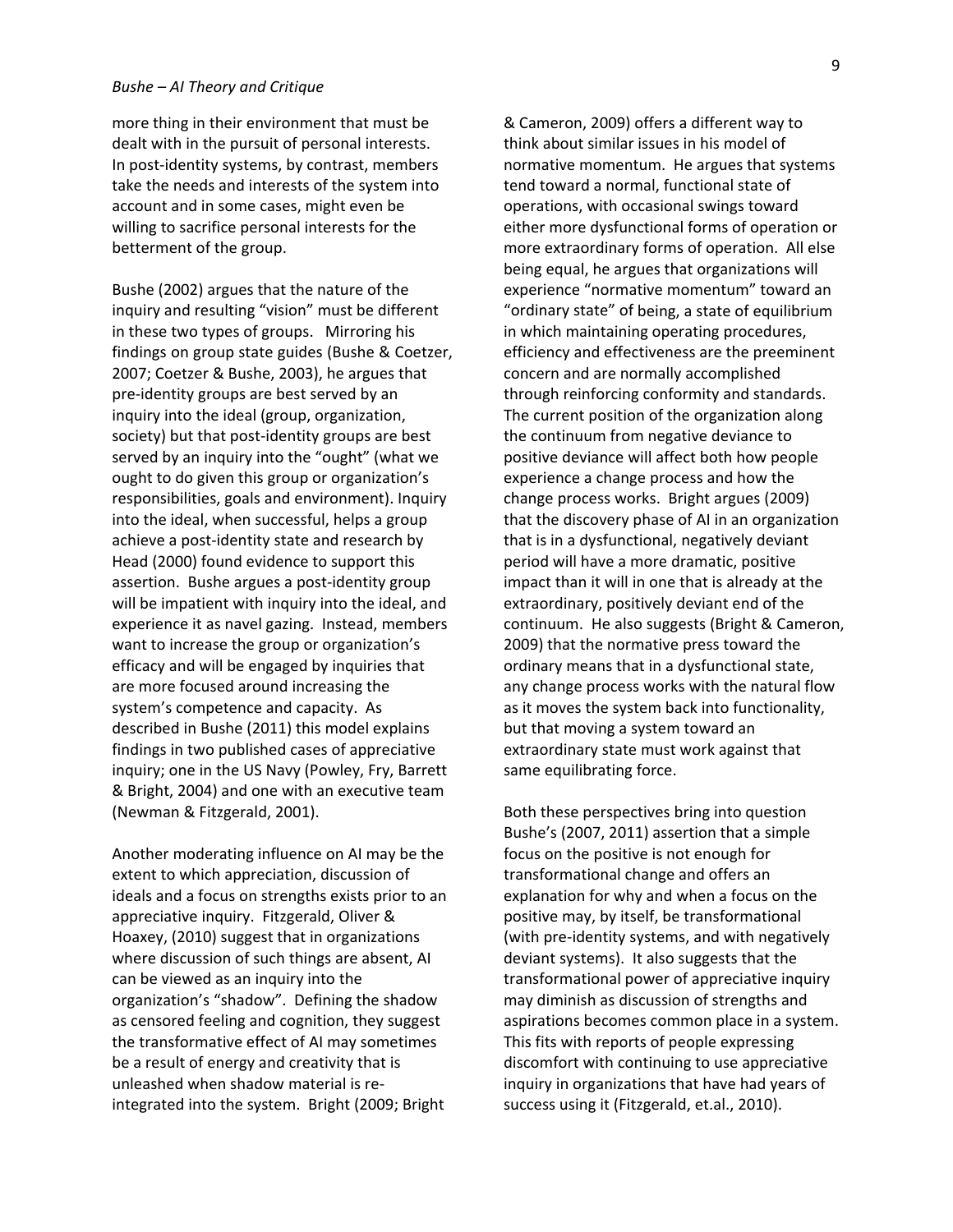## **Critiques of AI**

Critiques of AI have gotten more sophisticated in recent years, overcoming earlier critiques which came from people not very conversant with the underlying theory. More recent critiques have come from scholar practitioners who use AI and are aware of its limitations. A common concern is with the possibility that a focus on positive stories and experiences during the discovery phase will invalidate the negative organizational experiences of participants and repress potentially important and meaningful conversations that need to take place (Egan & Lancaster, 2005; Miller, Fitzgerald, Murrell, Preston & Ambekar, 2005; Pratt, 2002; Reason, 2000). Christine Oliver (Barge & Oliver, 2003; Fitzgerald, Oliver & Hoaxey, 2010; Oliver, 2005; 2005b) has provided a series of cogent arguments for thinking of appreciative inquiry as more than just studying "the best of" and bringing greater reflexivity to AI practice. Oliver's (2005) critique of AI's habit of decontextualized polarization, with positive and negative treated as having intrinsic meaning, instead of acknowledging that what is positive for some may be negative for others, goes to the heart of the matter. Social constructionists argue that such meanings can't be pre‐assigned by a third party; they only emerge in relationship and even then such meanings are multiple, partial and dynamic. It's hard to argue that such polarization doesn't show up with regularity in descriptions of AI, but is that really what is going on in successful AI practice? Is it even possible to inquire into images of a positive future without evoking the negative past or present. Just as AI theorists argue that behind every negative image lies the positive (Bright et al, 2011), social constructionists would argue that behind every positive image lies a negative one (Fineman, 2006). Fitzgerald et.al. (2010) provide numerous examples to show that AI can surface repressed or censored thoughts and feelings.

Johnson's (2011) explores the many ways casting an appreciative eye can generate

"negative" experiences and how, in turn, exploring those experiences appreciatively can result in "positive", generative, outcomes. She acknowledges the dilemma at the heart of the appreciative inquiry project: "AI could only be differentiated *by using the language of deficit discourse to define the problem that AI would solve*" (Johnson, 2011, in press). By polarizing AI and problem‐solving, an either/or dynamic was set that continues to manifest in descriptions of AI. AI is described as a method of change that doesn't focus on problems, but research suggests transformational change will not occur from AI unless it addresses problems of real concern to organizational members (Bushe, 2010). Rather than staying stuck in a dualistic, either/or discourse of positive or negative, Johnson argues that the generative potential of AI is most likely to come from embracing the polarities of human existence and that it is the tensions of those very forces that most give life and vitality to organizations.

While Cooperrider would not disagree with Johnson's nuanced and sensitive exploration of light and shadow, he is suspicious of the nagging desire to bring deficit based theories of change back into play. "I think we are still on this quest for a full blown non‐deficit theory of change. I'm not saying that the other isn't a way of change but I am saying that we are still in our infancy in understanding non‐deficit, strength‐based or life‐centric approaches to change. William James called for it back in 1902, in Varieties of Religions Experience, when he said we know a lot about the kind of change that happens when people feel threatened, feel fear and violence is coming at them, but we don't know much about the kind of change that happens when, in his words, 'everything is hot and alive within us and everything reconfigures itself around that'. Whether someone would call the initiating experience "positive" or "negative", the transformational moment is a pro‐fusion moment when something so deeply good and loving is touched in us that everything is changed ‐ that's the kind of change I'm talking about… I don't think we really understand the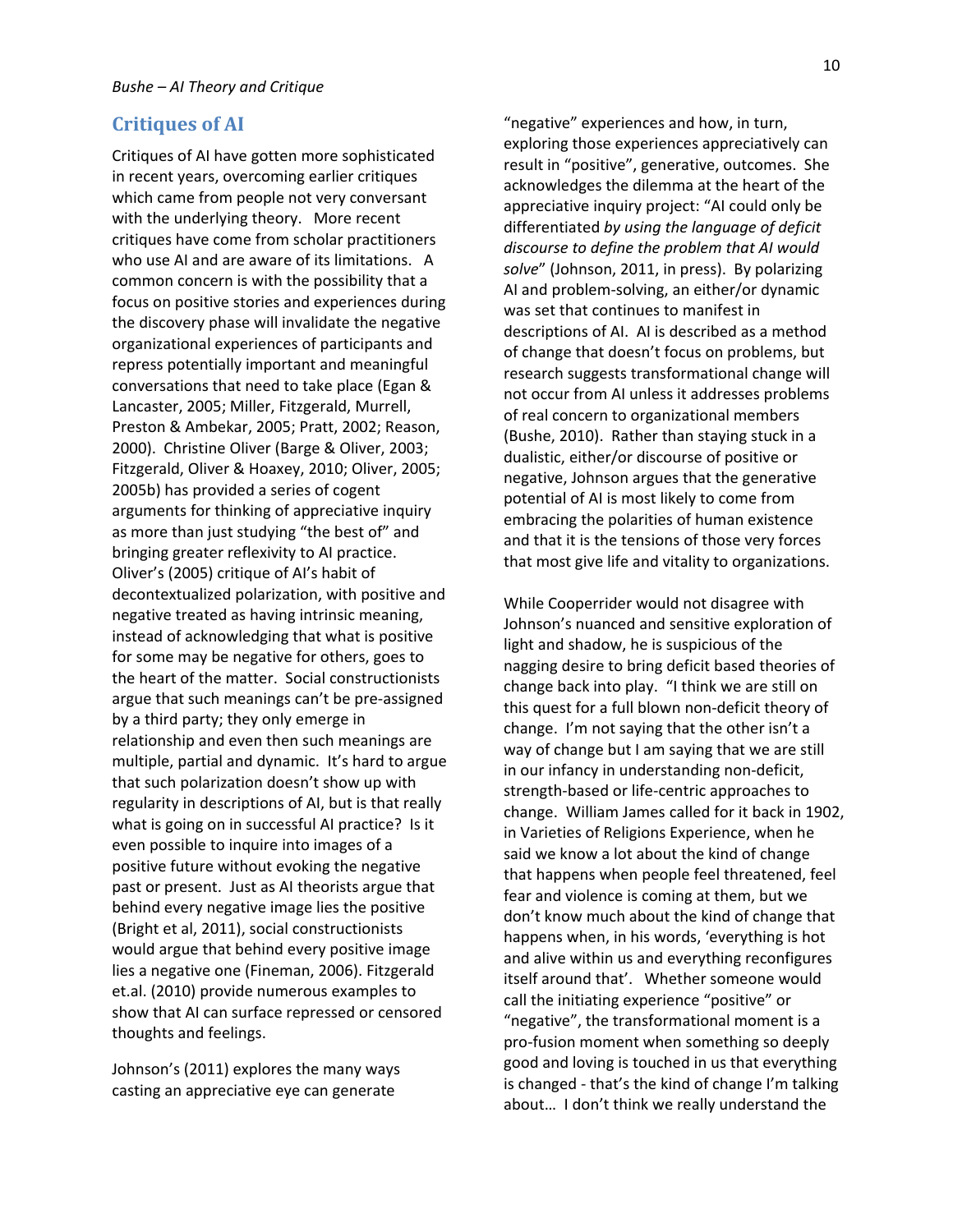possibilities in that kind of change yet and we aren't going to understand them until we take this to the extremes" (personal correspondence, March 30, 2010).

## **The Future of Appreciative Inquiry**

After 20 years it is abundantly clear that appreciative inquiry, when skilfully done with proper sponsorship and resources, is a potent planned, transformational change process (Bushe & Kassam, 2005; Fry et.al., 2002). There are now many published accounts of extraordinary results from its use in a variety of countries. One example is Brazil based Nutrimental Foods which engaged all 750 employees in two Appreciative Inquiry summits and within one year absenteeism decreased 300%, sales increased 27%, productivity increased over 23%, and profits increased 200% (Barros & Cooperrider, 2000; Powley, Cooperrider & Fry, 2002). A very different example is Roadway, a unionized trucking firm in the United States that has had many dozens of AI summits at its various locations since the turn of millennium which have transformed union‐management relations and dramatically improved performance (Ludema et.al., 2003). An internal audit completed in 2004 found sites that had gone through AI summits had achieved cost savings almost seven times higher than sites which had not (Barrett & Fry, 2005).

While the potential for transformation has been established, there may be increasing disenchantment with AI amongst managers and consultants arising from a predictable fad phenomenon that seems to plague all organizational change methods. The buzz created by new, successful change processes create increasing requests from organizations that consultants want to meet. Ever more poorly trained consultants provide ever more poorly designed applications leading to a situation where managers think "we tried that (fill in the change process) but it didn't work here". After a while what seemed like a silver bullet becomes yesterday's story and everyone moves on.

Anecdotal evidence is that a majority of OD consultants and many other kinds of consultants and change agents now use aspects of AI in their practice. This review has only considered AI from the organizational point of view but there have been applications at the level of individuals (Kelm, 2005), relationships (Stavros & Torres, 2005) groups (Bushe, 1998; 2002; Bushe & Coetzer, 1995) communities (Browne & Jain, 2002; Finehold, Holland & Lingham, 2002) and, in the case of Nepal, even nations (Cooperrider, Whitney & Stavros, 2008, p.vii). As well, AI has been adapted for use in strategic planning (Stavros & Saint, 2009), program evaluation (Preskill & Catsambas, 2006) and even quality audits (Morris, 2008). One of the downsides of this is that a lot of different things end up getting called appreciative inquiry, which further dilutes general understanding of the really important innovations in this theory of practice and leads to the kind of dumbed down descriptions found in publications like Tiem & Rozenswieg (2006).

What we most need are studies that explore successes and failures of AI to explain the moderators and contingencies that influence AI outcomes (Head, 2005). We are long past the need for articles breathlessly describing this "new" change process or providing short anecdotes of AI success, but unfortunately that continues to be mainly what is published. Instead, we need longitudinal case studies that are detailed and nuanced, like that by Bryan (2009), Messerschmidt (2008) and Miller et.al. (2005). We also need comparative studies that track contingencies, mediators and moderators when AI is used repetitively in the same or similar organizations (e.g., Bushe, 2010; Richer, Ritchie & Marchionni, 2009). Due to the proliferation of methods called AI, and the variety of theoretical levers behind AI practice, these need to be carefully detailed in published reports. We also need to build a body of common models and terms so that studies can be compared. Besides the "4D model" and the "5 principles" few if any of the other useful models and lens reviewed in this chapter are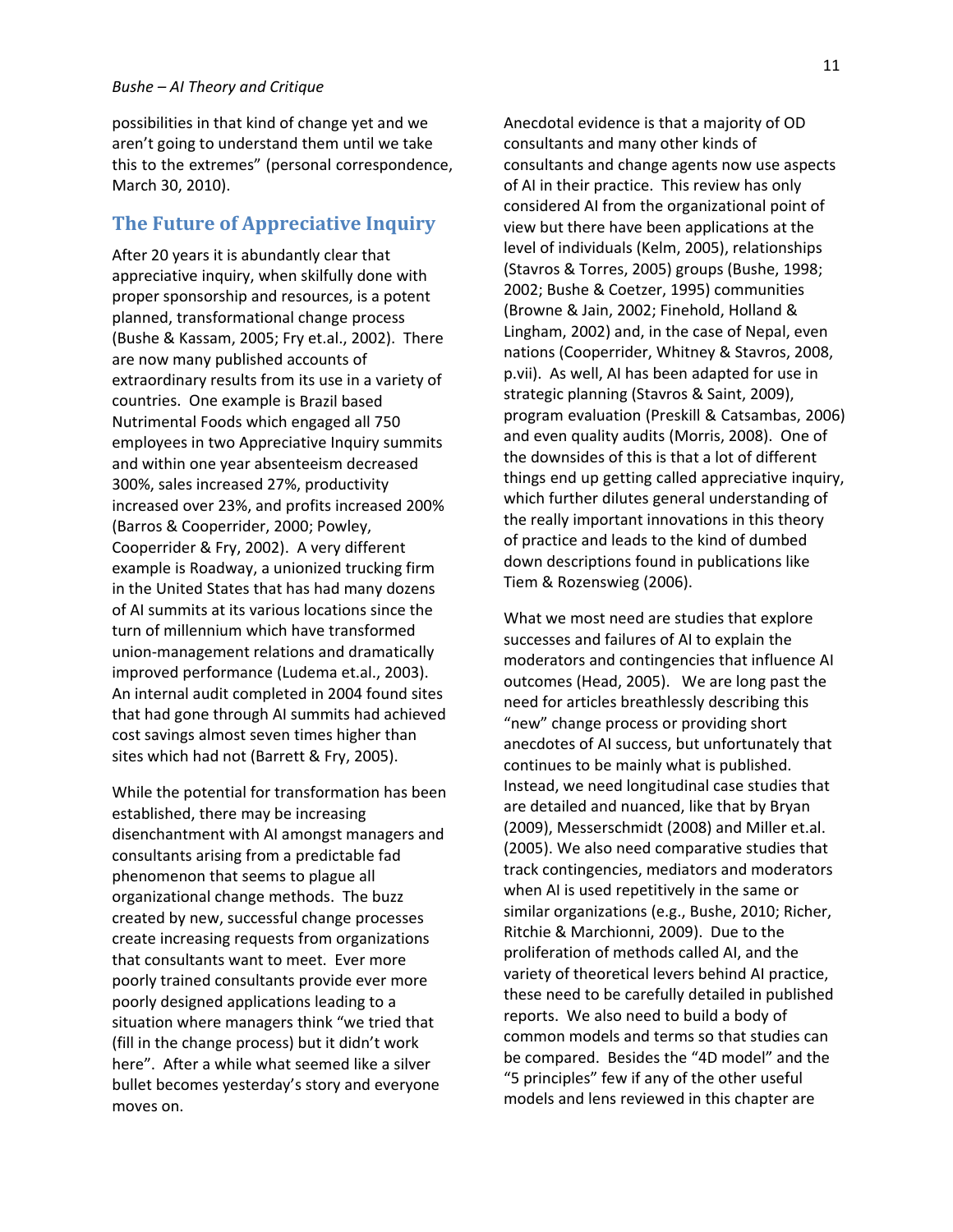being used consistently in studying and reporting on AI.

When is AI the most appropriate change process? What contingencies are important to consider when planning an AI? What organizational factors most influence the success or failure of AI? At present we have little evidence based answers to those questions. We also don't have any good theoretical way of thinking about scale‐of‐the‐ whole change processes. It seems a common sense proposition that if everyone in the system can agree on what needs doing, execution will be much easier, but is that all that is happening when very large numbers of people come together in an AI summit? Are there other, as yet undescribed network effects from large scales that support organizational change? Can AI processes be scaled up infinitely? How many members in a system need to be engaged for scale-of-the-whole effects to kick in?

There are many more questions that could be asked, as so few have been empirically studied and answered but I will conclude with one final one – the competencies required of the AI facilitator/consultant. Very little has been written about this. Can any clever person with a "positive attitude" learn to facilitate AI summits well? Does it require a "healthy and spiritually grounded" individual (Murrell, 2005, p.111)? Is lack of facilitator characteristics or skills related to AI failure? Maybe ‐ we just don't know.

## **References**

- Barge, J. K., & Oliver, C. (2003). Working with appreciation in managerial practice. *Academy of Management Review, 28*(1), 124–142.
- Barrett, F.J. (1998) Creativity and improvisation in jazz and organizations: Implications for organizational learning. *Organization Science, 9*, 605‐623.
- Barrett, F.J. & Cooperrider, D. L. (1990) Generative metaphor intervention: A new approach for working with systems divided by conflict and

caught in defensive perception. *Journal of Applied Behavioral Science,* 26, 219‐239.

- Barrett, F.J. & Fry, R.E. (2005) *Appreciative Inquiry: A Positive Approach to Building Cooperative Capacity*. Chagrin Falls, OH: Taos Institute.
- Barrett, F.J., Thomas, G.F. & Hocevar, S.P. (1995) The central role of discourse in large‐scale change: A social construction perspective. *Journal of Applied Behavioral Science*, 31:3, 352‐372.
- Barros, I.O. & Cooperrider, D.L. (2000) A story of Nutrimental in Brazil: How wholeness, appreciation, and inquiry bring out the best in human organization. *Organization Development Journal*, 18:2, 22‐27.
- Baumeister, R., Bratslavsky, E., Finkenauer, C. & Vohns, K.K. (2001) Bad is stronger than good. *Review of General Psychology*, 5:4, 323‐370.
- Boje, D.M. (1991) "Consulting & change in the storytelling organization," *Journal of Organizational Change Management*, 4:3, 7‐17.
- Boyd, N.M. & Bright, D.S. (2007) Appreciative inquiry as a mode of action research for community psychology. *Journal of Community Psychology*, 35:8, 1019‐1036.
- Bright, D.S. (2009) Appreciative inquiry and positive organizational scholarship: A philosophy of practice for turbulent times. *OD Practitioner*, 41:3, 2‐7.
- Bright, D.S. & Cameron, K. (2009) Positive organizational change: What the field of POS offers to OD practitioners. In Rothwell, W.J., Stavros, J.M., Sullivan, R..L. & Sullivan, A. (eds.) *Practicing Organization Development: A Guide for Managing and Leading Change, 3rd Ed. (397‐410).* San Francisco: Pfeiffer‐ Wiley.
- Bright, D. S., Powley, E. H., Fry, R.E. & Barrett, F.J. (2011). The generative potential of cynical conversations. In Zandee, D., Cooperrider, D.L. & Avital, M. (Eds.). *Generative Organization: Advances in Appreciative Inquiry, Vol. 4 (in press).* Bingley, England: Emerald Publishing.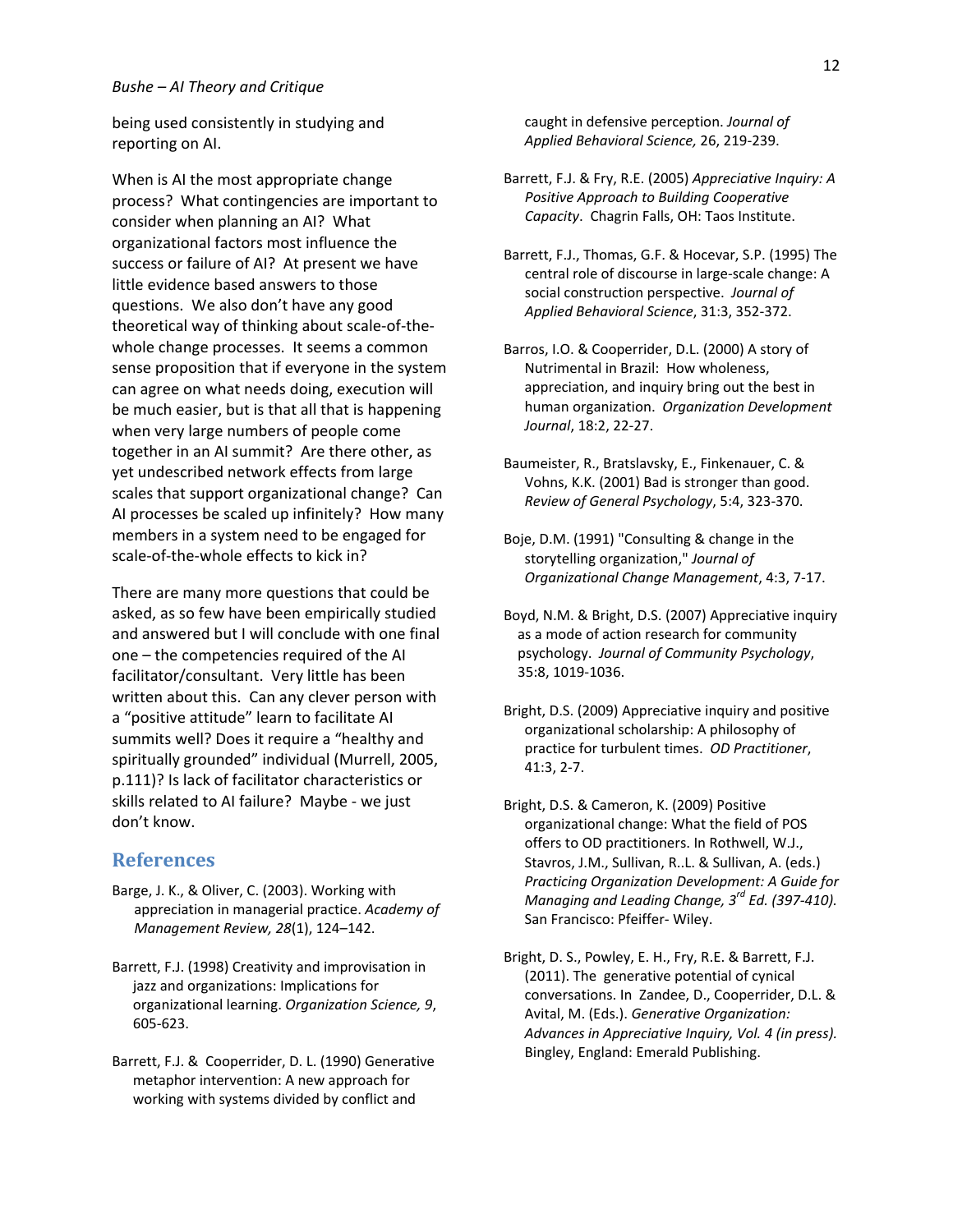- Brown, J. & Issacs, D. (2005) *World Café: Shaping Our Futures Through Conversations That Matter*. San Francisco: Berrett‐Koehler.
- Brown, T. (2009) *Change by Design: How Design Thinking Transforms Organizations and Inspires Innovation*. NY: HarperBusiness.
- Browne, B. W. & Jain, S. (2002). *Imagine Chicago: Ten Years of Imagination in Action.* Chicago, IL: Imagine Chicago.
- Bryan, J.A. (2009) New symbiosis for forest care: A trial of forest action research in the Atlantic forest of Brazil. *Journal of Sustainable Forestry*, 28: 1, 243‐268.
- Buckingham, M. & Clifton, D.O. (2001) *Now Discover Your Strengths*. NY: Free Press.
- Bunker, B.B. & Alban, B.T. (2006) Handbook of Large Group Methods. San Francisco: Jossey‐Bass.
- Bushe, G.R. (2011) Generativity and the transformational potential of appreciative inquiry. In Zandee, D. Cooperrider, D.L. & Avital, M. (eds) *Generative Organization: Advances in Appreciative Inquiry, Vol.4* (in press). Bingley, England: Emerald Publishing.
- Bushe, G.R. (2010) A comparative case study of appreciative inquiries in one organization: Implications for practice. *Revista de Cercetare si Interventie Sociala / Review of Research and Social Intervention*, (Special Issue on Appreciative Inquiry) 29: 7‐24.
- Bushe, G.R. (2010b) Commentary on "appreciative inquiry as shadow process". *Journal of Management Inquiry*, 19:3, 234‐237.
- Bushe, G.R. (2009) Clear Leadership (Rev.Ed) Boston: Davies‐Black.
- Bushe, G.R. (2007) Appreciative inquiry is not (just) about the positive. *Organization Development Practitioner, 39*:4, 30‐35*.*
- Bushe, G.R. (2007b) *Transforming School Culture: One Year Results on the Use of Appreciative Inquiry for the Metropolitan School Board's Learning Inquiry, 2006 – 2007*. CMA Centre for Strategic Change

and Performance Measurement, Segal Graduate School of Business, Simon Fraser University.

- Bushe, G.R. (2002) Meaning making in teams: Appreciative inquiry with preidentity and postidentity groups. In Fry, R., Barrett, F., Seiling, J. & Whitney, D. (eds.) *Appreciative Inquiry and Organizational Transformation: Reportsfrom the Field (39‐63).* Westport, CT: Quorum.
- Bushe, G.R. (2001) Five theories of change embedded in appreciative inquiry. In Cooperrider, D. L., Sorenson, P., Whitney, D. & Yeager, T. (eds*.*) *Appreciative Inquiry: An Emerging Direction for Organization Development (117‐127)*. Champaign, IL: Stipes.

Bushe, G.R. (1998) Appreciative inquiry with teams. *Organization Development Journal,* 16:3, 41‐50.

Bushe, G.R. & Coetzer, G.H. (2007) Group development and team effectiveness: Using shared cognitions to measure the impact of group development on task performance and group viability. *Journal of Applied Behavioral Science.* 43*:*2*,* 184‐212.

- Bushe, G.R. & Coetzer, G. (1995) Appreciative inquiry as a team development intervention: A controlled experiment. *Journal of Applied Behavioral Science*, 31:1, 13‐30.
- Bushe, G.R. & Kassam, A. (2005) When is appreciative inquiry transformational? A meta‐case analysis. *Journal of Applied Behavioral Science*, 41:2, 161‐ 181.
- Bushe, G.R. & Marshak, R.J. (2009) Revisioning OD: Diagnostic and dialogic premises and patterns of practice. *Journal of Applied Behavioral Science*, 45:3, 348‐368.
- Bushe, G.R. & Pitman, T. (2008) Performance Amplification: Building the Strength Based Organization. *Appreciative Inquiry Practitioner*, Special Issue on Strength Based Organizations, 10:4, 23‐26.
- Bushe, G.R. & Pitman, T. (1991) Appreciative process: A method for transformational change. *Organization Development Practitioner*, 23:3, 1‐ 4.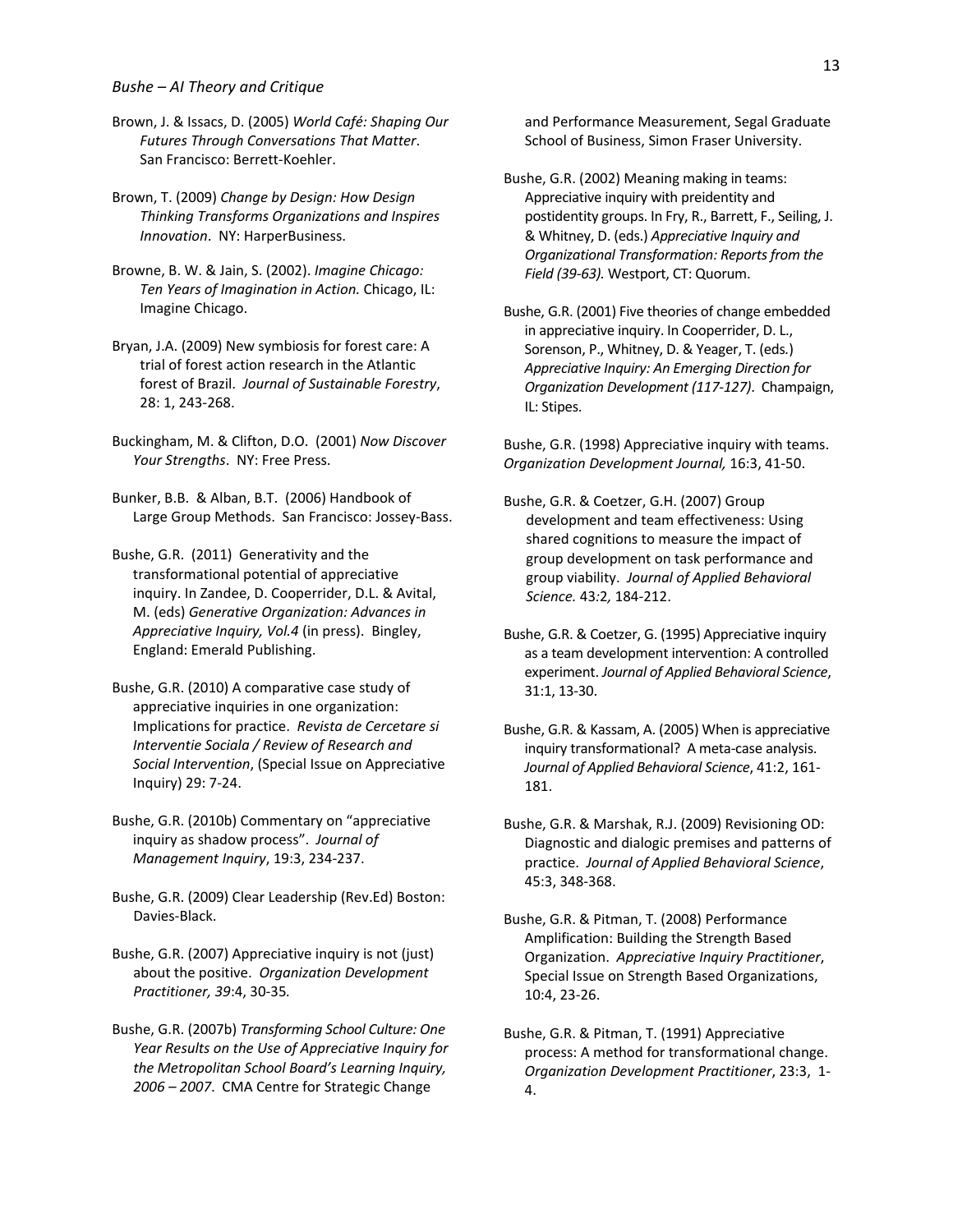- Carter, J.D. & Johnson, P.D. (1999) The roundtable project. In Elliott, C. *Locating The Energy For Change: An Introduction To Appreciative Inquiry (255‐279)*. Winnipeg, MB: International Institute for Sustainable Development.
- Cameron, K.S., Dutton, J.E. & Quinn, R.E. (Eds.) (2003), *Positive Organizational Scholarship*. San Francisco: Berrett‐Koehler.
- Cameron, K.S. & Lavine, M. (2006) *Making the Impossible Possible: Leading Extraordinary Performance*. San Francisco, Berret‐Koehler.
- Cheung‐Judge, M., & Powley, E.H. (2006) Innovation at the BBC: Engaging an entire organizational system. In B. B. Bunker & B. T. Albion (Eds.), *The Handbook of Large Group Methods (45‐61)*. San Francisco: Jossey‐Bass.
- Coch, L. & French, J.R.P. (1948) Overcoming resistance to change. *Human Relations*, 1:4, 512‐ 532.
- Coetzer, G.H. & Bushe, G.R. (2003) Using discrepancy theory to examine the relationship between shared cognition and group outcomes. *Best Paper Proceedings of the 63rd Academy of Management,* Managerial and Organizational Cognition Division, pp. MOC:B1‐B6.
- Cooperrider, D.L. (1990) Positive image, positive action: The affirmative basis of organizing. In S.Srivastva & D.L. Cooperrider (Eds.), *Appreciative Management and Leadership (91‐125).* San Francisco: Jossey‐Bass.
- Cooperrider, D.L. (1986) *Appreciative Inquiry: Toward a Methodology for Understanding and Enhancing Organizational Innovation*. Unpublished doctoral dissertation. Department of Organiational Behavior, Case Western Reserve University, Cleveland, Ohio.
- Cooperrider, D. L., & Avital, M. (2004). Introduction. In Cooperrider, D.L. & Avital, M. (Eds.) *Constructive Discourse And Human Organization: Advances In Appreciative Inquiry, Vol. 1*. (pp. xi‐ xxxiii). Oxford, UK: Elsevier Science.
- Cooperrider, D.L & Barrett, F. (2002) An exploration of the spiritual heart of human science inquiry. *Reflections*, 3:3, 56‐62.
- Cooperrider, D. L., Barrett, F., Srivastva, S. (1995). Social construction and appreciative inquiry: A journey in organizational theory. In Hosking, D., Dachler, P. & Gergen, K. (eds.) *Management and Organization: Relational Alternatives to Individualism (157‐200)*. Aldershot, UK: Avebury.
- Cooperrider, D.L. & Sekerka, L.E. (2006) Toward a theory of positive organizational change. In Gallos, J.V. (ed.) *Organization Development: A Jossey‐ Bass Reader (223‐238).* San Francisco: Jossey‐ Bass.
- Cooperrider, D.L. & Srivastva, S. (1987) Appreciative inquiry in organizational life. In Woodman, R. W. & Pasmore, W.A. (eds) *Research In Organizational Change And Development, Vol. 1 (129‐169)*. Stamford, CT: JAI Press.
- Cooperrider, D.L. & Whitney, D (2001) A positive revolution in change. In Cooperrider, D. L. Sorenson, P., Whitney, D. & Yeager, T. (eds*.*) *Appreciative Inquiry: An Emerging Direction for Organization Development (9‐29)*. Champaign, IL: Stipes.
- Cooperrider, D.L., Whitney, D. & Stavros, J.M. (2008) *Appreciative Inquiry Handbook (2nd Ed.)* Brunswick, OH: Crown Custom Publishing.
- de Sharzer, S. (1985) *Keys to Solution in Brief Therapy*. NY: W.W. Norton.
- Driver, T.F. (1991) *The Magic of Ritual: Our Need for Liberating Rites that Transform Our Lives and Our Communities.* NY: Harper Collins.
- Drogin, S. (1997) *An Appreciative Inquiry Into Spirituality And Work*. Unpublished Ed.D. Thesis, Seattle University.
- Egan, T.M. & Lancaster, C.M. (2005) Comparing appreciative inquiry to action research: OD practitioner perspectives. *Organization Development Journal*, 23:2, 29‐49.
- Eliade, M. (1958) *Rites and Symbols of Initiation: The Mysteries of Birth and Rebirth*. NY: Harper & Row.
- Emery, M. & Purser, R. (1996) *The Search Conference*. San Francisco: Jossey‐Bass.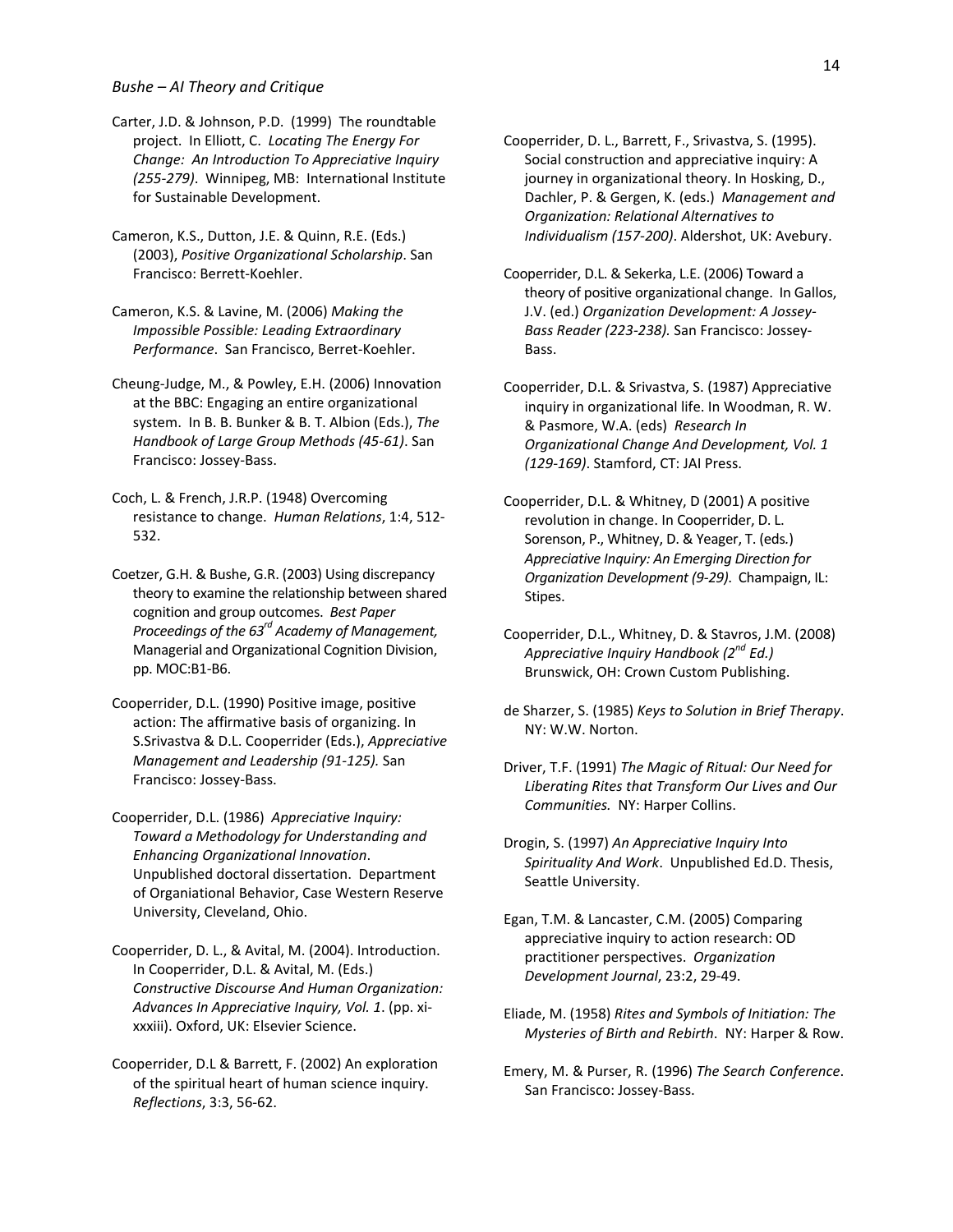Finehold, M.A., Holland, B.M., & Lingham, T. (2002) Appreciative inquiry and public dialogue: An approach to community change. *Public Organization Review*, 2:3, 235‐252.

Fineman, S. (2006) On being positive: Concerns and counterpoints. *Academy of Management Review*, 31:2, 270‐291.

Fitzgerald, S.P., Oliver, C. & Hoxsey, J.C. (2010) Appreciative inquiry as shadow process. *Journal of Management Inquiry.* 19:3, 220‐233.

Fredrickson, B.L. (2006) The broaden‐and‐build theory of positive emotions. In Csikszentmihalyi, M. & Csikszentmihalyi, I.S. (eds.) *A Life Worth Living: Contributions To Positive Psychology (85‐ 103*). NY: Oxford University Press.

Fredrickson, B. L. (2001) The role of positive emotions in positive psychology: The broaden‐ and‐build theory of positive emotions. *American Psychologist*, 56, 218‐226.

Fry, R., Barrett, F., Seiling, J. & Whitney, D. (eds.)(2002) *Appreciative Inquiry And Organizational Transformation: Reports From The Field*. Westport, CT: Quorum.

Gergen, K. J. (1978). Toward generative theory. *Journal of Personality and Social Psychology*, 36:11, 1344‐1360.

Gergen, K.J. (1982) *Toward Transformation in Social Knowledge.* New York: Springer‐Verlag.

Gergen, K. (2009) *An Invitation to Social Construction (2nd Ed.).* Thousand Oaks, CA: Sage.

Gergen, K.J. & Thatchenkery, T.J. (1996) Organization science as social construction: Postmodern potentials. *Journal of Applied Behavioral Science*, 32:4, 356‐377.

Golembiewski, R. T. (1998) Appreciating appreciative inquiry: Diagnosis and perspectives on how to do better. In Woodman, R. W. & Pasmore, W.A. (eds.) *Research In Organizational Change And Development, Vol. 11 (1‐45)*. Stamford, CT: JAI Press.

Golembiewski, R. T. (2000) Three perspectives on appreciative inquiry. *OD Practitioner,* 32:1, 53‐58. Head, R. L. (2000). Appreciative inquiry as a team‐ development intervention for newly formed heterogeneous groups. *OD Practitioner*, 32:1, 59‐ 66.

Head, T.C. (2005) A contingency approach to appreciative inquiry: A first small step. In Cooperrider, D. L., Sorenson, P., Whitney, D. & Yeager, T. (eds.) *Appreciative Inquiry: Foundations in Positive Organization Development (401‐414)*. Champaign, IL: Stipes.

Isen, A.M. (2000) Positive affect and decision‐making. In M. Lewis & J.M. Haviland‐Jones (Eds.) *Handbook of Emotions (417‐435)*. NY: Guildford.

Jantsch, E. (1979) *The Self‐Organizing Universe: Scientific and Human Implications of the Emerging Paradigm of Evolution*. NY: Oxford.

Johnson, P. (2011) Transcending the polarity of light and shadow in appreciative inquiry: An appreciative exploration of practice. In Zandee, D. Cooperrider, D.L. & Avital, M. (eds) *Generative Organization: Advances in Appreciative Inquiry, Vol.4* (in press). Bingley, England: Emerald Publishing.

Kelm, J.B. (2005) *Appreciative Living: The Principles of Appreciative Inquiry in Personal Life*. Wake Forest, NC: Venet.

Khalsa, G.S. (2002) The appreciative summit: The birth of the united religions initiative. In Fry, R., Barrett, F., Seiling, J. & Whitney, D. (eds.) *Appreciative Inquiry And Organizational Transformation: Reports From The Field (211‐ 237)*. Westport, CT: Quorum.

Kotter, J. P. & Heskett, ,J. L. (1992). *Corporate Culture and Performance.* NY: Free Press.

Kretzmann, J.P. & McKnight, J.L. (1993) *Building Communities from the Inside Out: A Path Toward Finding and Mobilizing a Community's Assets.* Evanston, IL: Center for Urban Affairs and Policy Research, Northwestern University.

Ludema, J. D. (2000). From deficit discourse to vocabularies of hope: The power of appreciation. In D. L. Cooperrider, P. F. Sorensen, Jr., D. Whitney, & T. F. Yaeger (eds.) *Appreciative*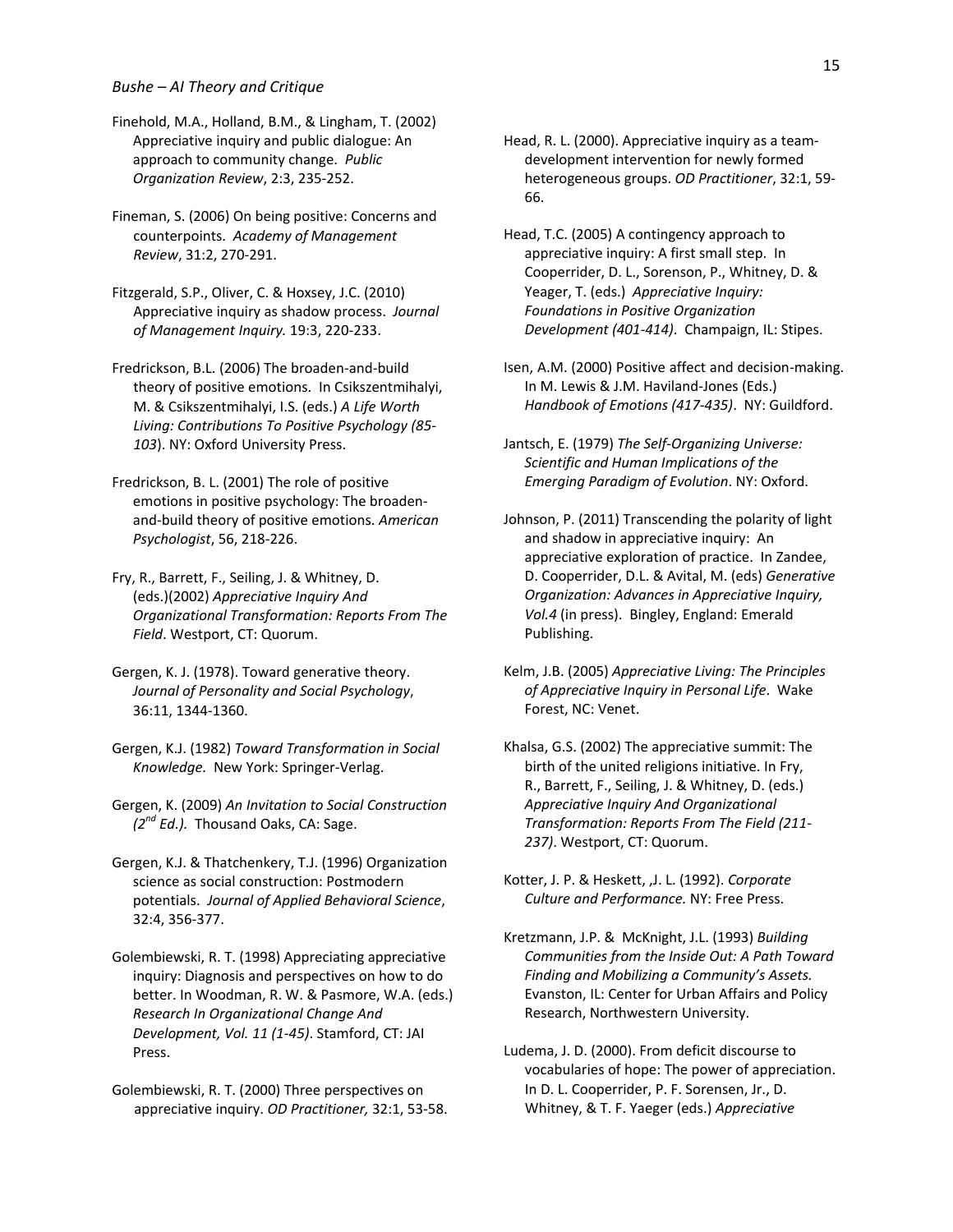*inquiry: Rethinking human organization toward a positive theory of change* (256‐287). Champaign, IL: Stipes Publishing.

Ludema, J.D. (2002) Appreciative storytelling: A narrative approach to organization development and change. In Fry, R et.al. *Appreciative Inquiry And Organizational Transformation: Reports From The Field (239‐261)*. Westport, CT: Quorum.

Ludema, J.D., Cooperrider, D.L. & Barrett, F.J. (2000) Appreciative inquiry: The power of the unconditional positive question. In Reason, P. & Bradbury, H. (eds.) *Handbook of Action Research (189‐199)*. Thousand Oaks, CA: Sage.

Ludema, J. & Hinrichs, G. (2003) Values‐based organization design: The case of John Deere Harvester Works. *AI Practitioner*, May, 11‐15.

Ludema, J. D., Wilmot, T. B., and Srivastva, S. (1997) Organizational hope: Reaffirming the constructive task of social and organizational inquiry, *Human Relations*, 50:8, 1015‐1052.

Ludema, J.D. Whitney, D., Mohr, B.J. & Griffen, T.J. (2003) *The Appreciative Inquiry Summit*. San Francisco: Berret‐Koehler.

Marrow, Alfred J.(1969) *The Practical Theorist: The Life and Work of Kurt Lewin*. NY: Teachers College Press.

Marshak, R. J., & Grant, D. (2008) Organizational discourse and new organization development practices. *British Journal of Management*, 19: S7‐ S19.

McAdam, E. & Mirza, K.A.H. (2009) Drugs, hopes and dreams: Appreciative inquiry with marginalized young people using drugs and alcohol. *Journal of Family Therapy*, 31: 175‐193.

Messerschmidt, D. (2008) Evaluating appreciative inquiry as an organizational transformation tool: An assessment from Nepal. *Human Organization*, 67:4, 454‐468.

Miller, M.G., Fitzgerald, S.P., Murrell, K.L., Preston, J. & Ambekar, R. (2005) Appreciative inquiry in building a transcultural strategic alliance. *Journal of Applied Behavioral Science*, 41:1, 91‐110.

Mohr, B.J., McLean, A. & Silbert, T. (2003) Beyond discovery & dream: Unleashing change through the design phase of an AI intervention. *AI Practitioner*, May, 1‐3.

- Molnar, A. & de Shazer, S. (1987) Solution‐focused therapy: Toward the identification of therapeutic tasks. *Journal of Marital & Family Therapy*, 13:4, 349‐358.
- Morris, J. (2008) Smooth Approach: Taking the turbulence out of the auditing process with a new approach. *Quality Progress*, October, 35‐41.
- Murrell, K.L. (2005) International and intellectual roots of appreciative inquiry. In Cooperrider, D.L., Sorenson,P.F., Yaeger, T.F. & Whitney, D. (eds.) *Appreciative Inquiry: Foundations in Positive Organization Development (105‐119*). Champaign, IL: Stipes.
- Newman, H. L. & Fitzgerald, S.P. (2001) Appreciative inquiry with an executive team: Moving along the action research continuum. *Organization Development Journal*, 19:3, 37‐43.
- O'Connell, B. (2005) *Solution Focused Therapy*. Thousand Oaks, CA: Sage.
- Ogbonna, E. & Wilkinson, B. (2003) The false promise of organizational culture change: A case study of middle managers in grocery retailing. *Journal of Management Studies*, 40:5, 1151‐1178.

Oliver, C. (2005) Critical appreciative inquiry as intervention in organisational discourse. In Peck, E. (ed.) *Organisational Development In Healthcare: Approaches, Innovations, Achievements (205‐218)*. Oxford: Radcliffe Press.

Oliver, C. (2005b) *Reflexive Inquiry.* London: Karnac.

Oswick, C., Grant, D., Michaelson, G. & Wailes, N. (2005) Looking forwards: Discursive directions in organizational change. *Journal of Organizational Change Management*, 18:4, 383‐390.

Owen, H. (1992) *Open Space Technology*. Potomac, MD: Abbott.

Owen, H. (2008) *Wave Rider: Leadership for High Performance in a Self‐Organizing World*. San Francisco: Berrett‐Koehler.